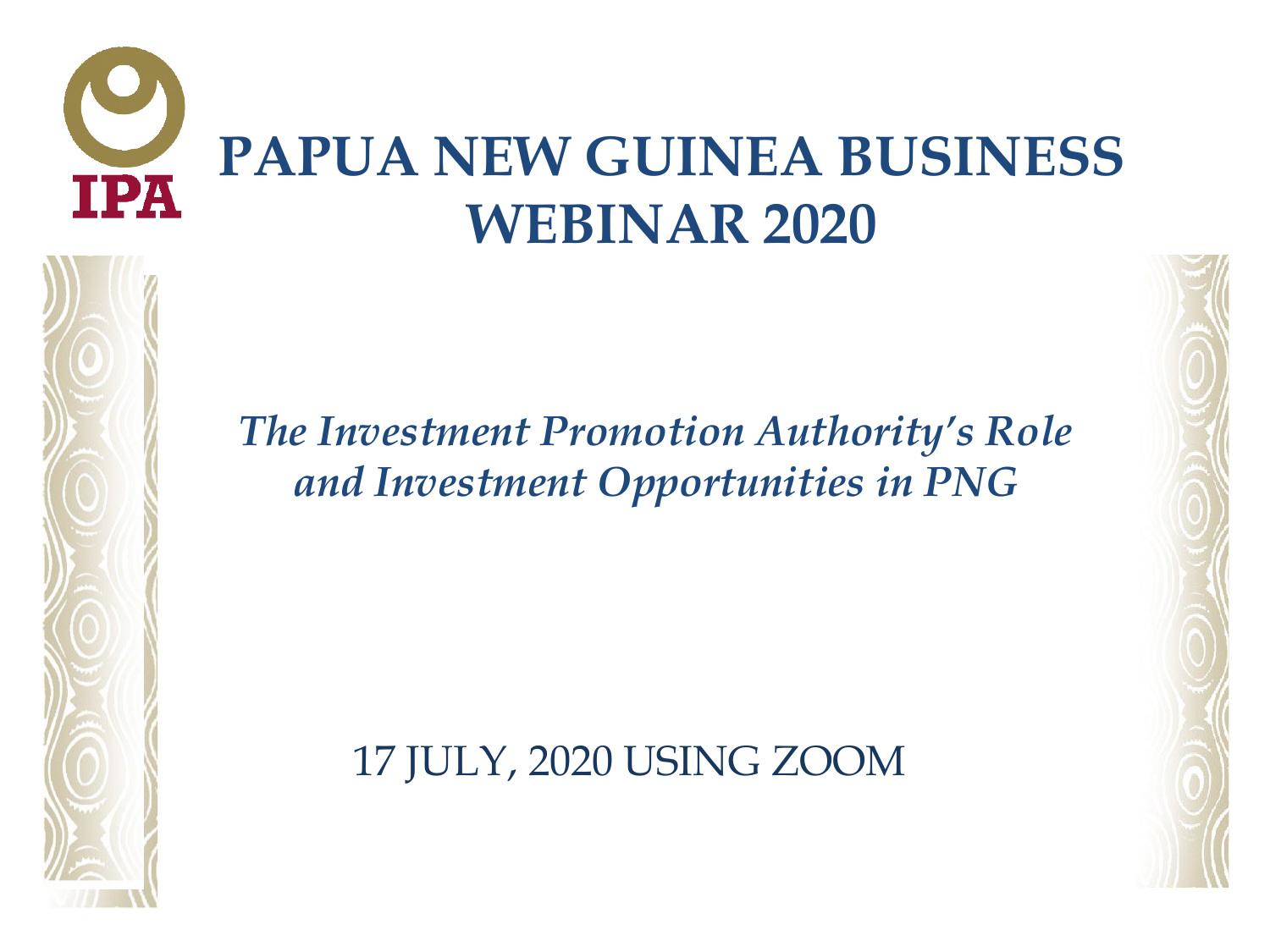## **PRESENTATION OUTLINE TPA**

- **IPA - Structure & Overview**
- **What we do**
- •**Investor Servicing and Promotion Division**
- •**IPA's networking with PTI/PIC**
- •**Investment Trends by Value, Sector and Province**

#### •**Conclusion**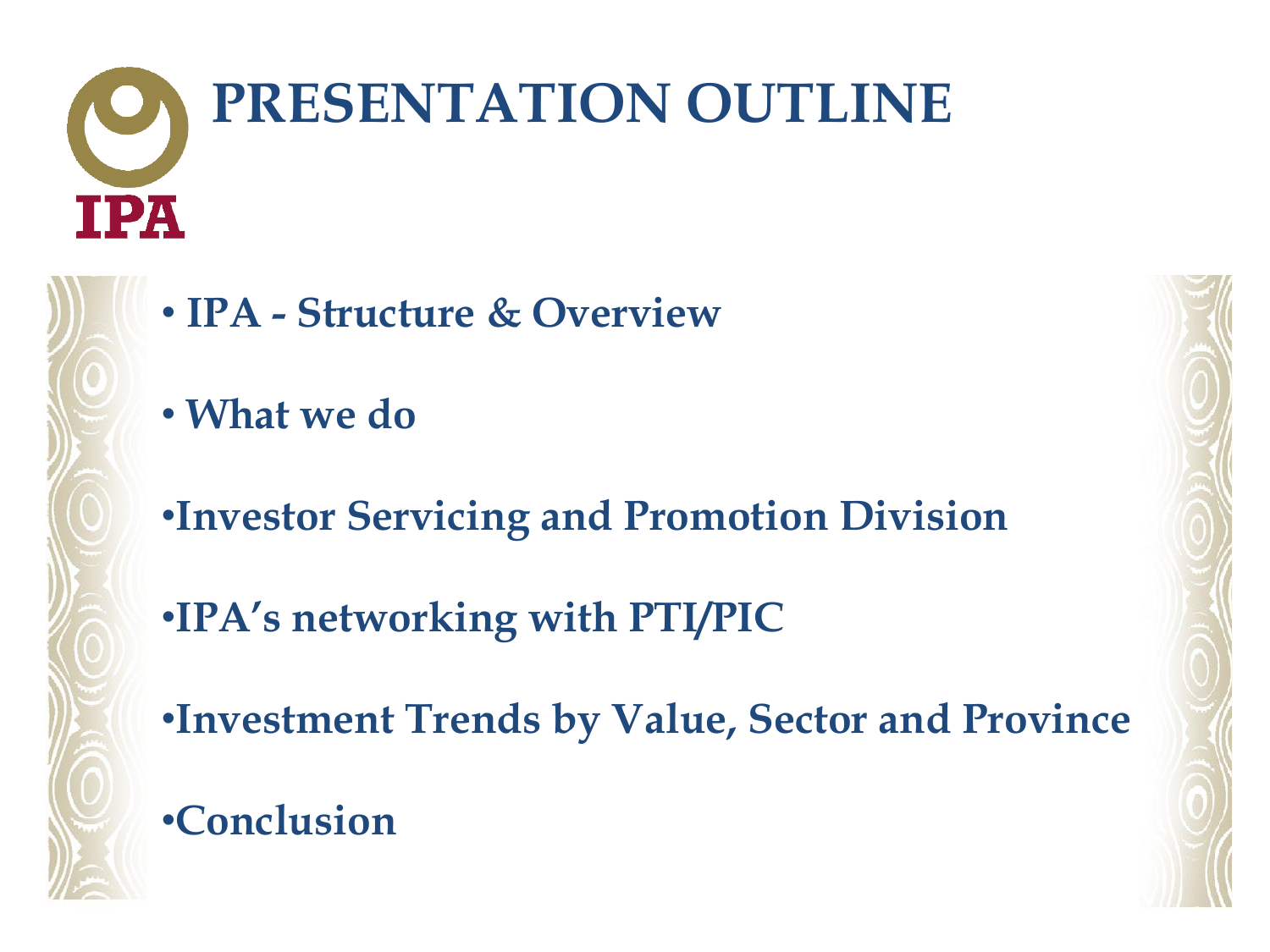#### INVESTMENT PROMOTION AUTHORITY ORGANIZATIONAL CHART



TPA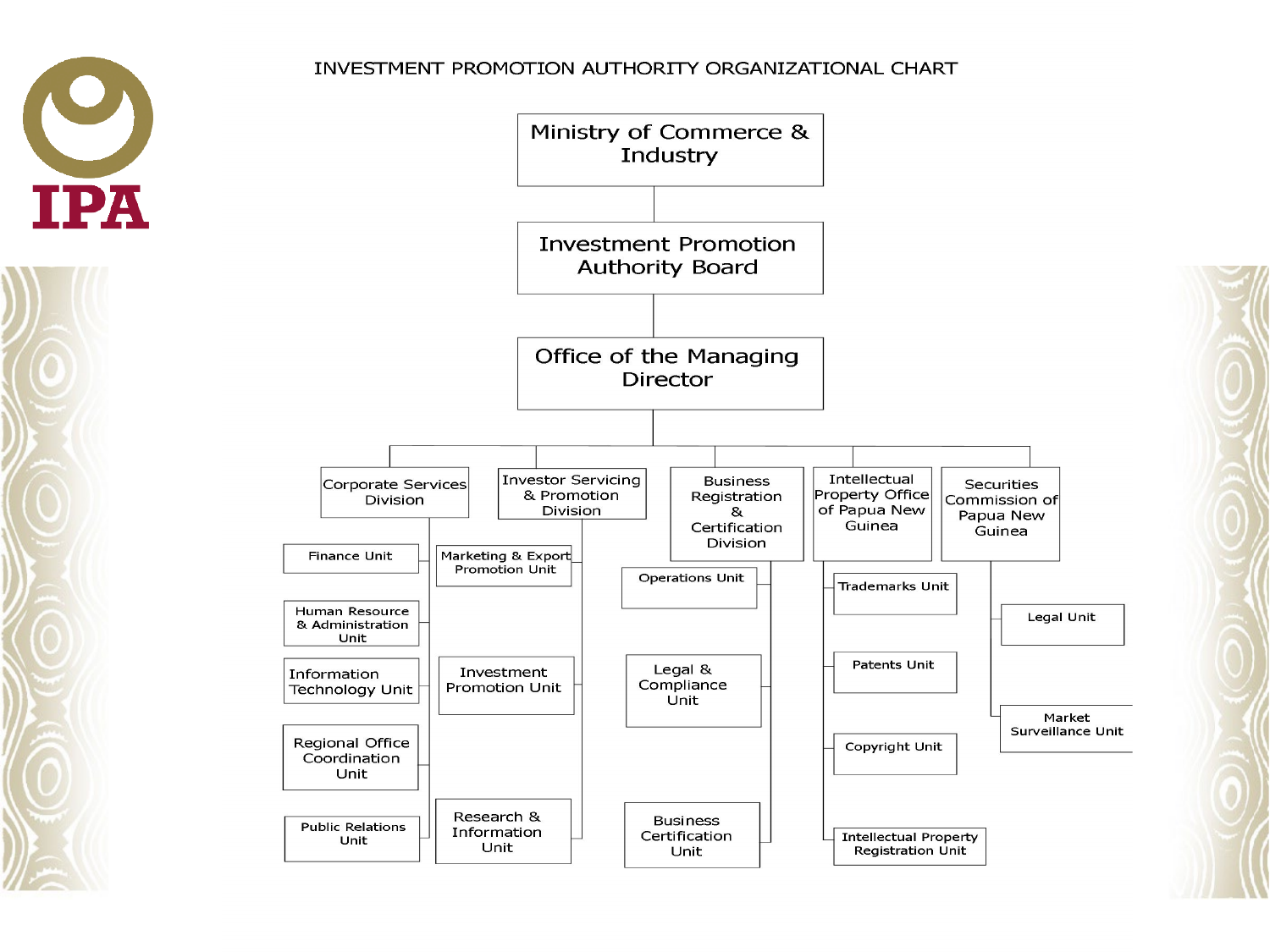

#### **Establishment of IPA**

- **IPA established by an Act of Parliament (Investment Promotion Act 1992) to promote and facilitate Investment (both in and out of the country) that will amongst other things:**
- **(i) Contribute to economic growth & development;**
- **(ii) Create employment;**
- **(iii) Assist in Skills Acquisition & Transfer of Technology; and**
- **(iv) Increase volume and value of exports & promote import replacement.**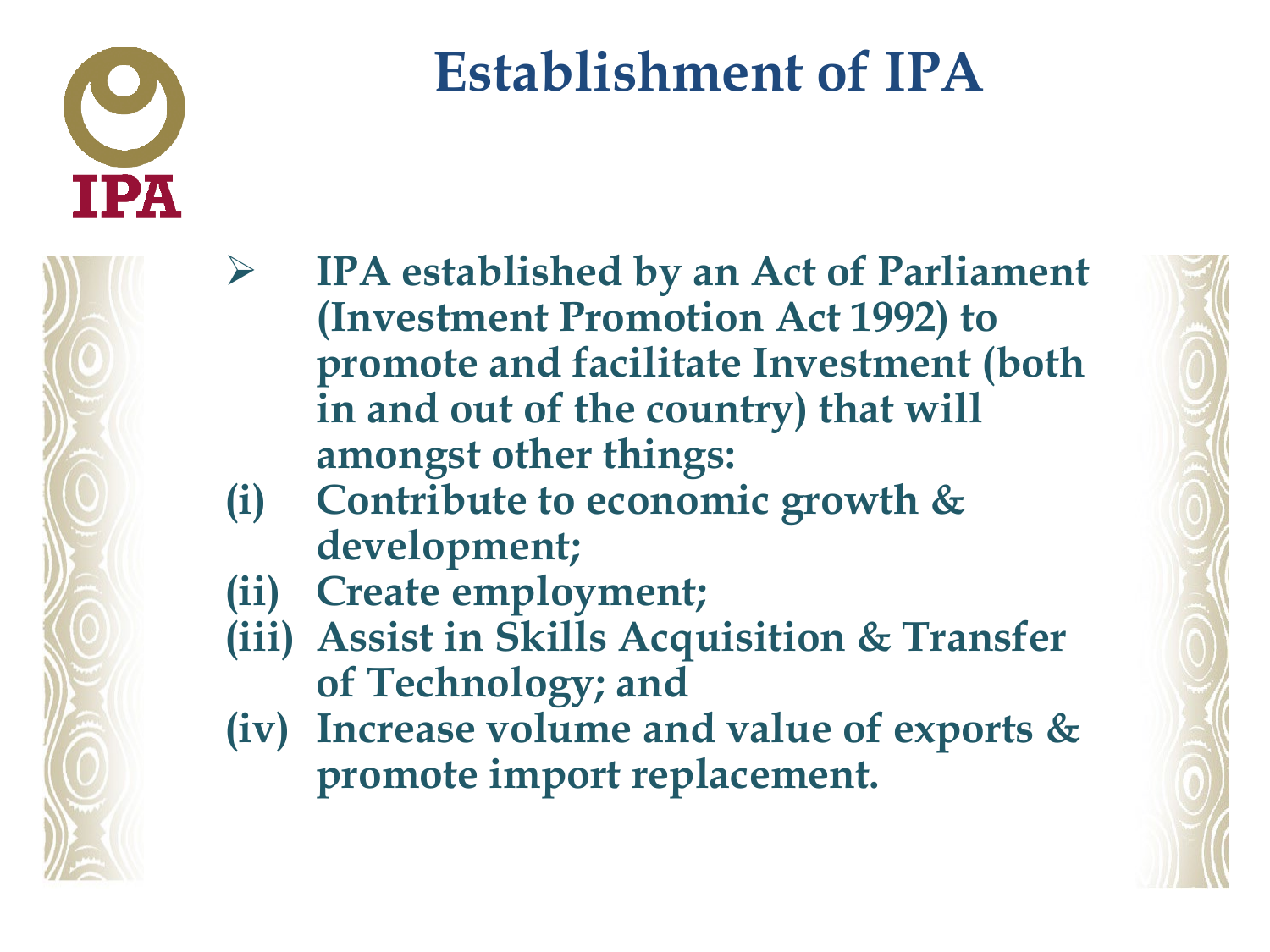

## **WHAT IS THE ROLE OF THE IPA?**

•The IPA has been mandated to promote and facilitate both inward & outward investment in Papua New Guinea.

• It does this through various programs and services which make up the divisions of the Authority as indicated in the Organizational Structure and include:

• the establishment and maintenance of a company/business registry

• certification of foreign enterprise,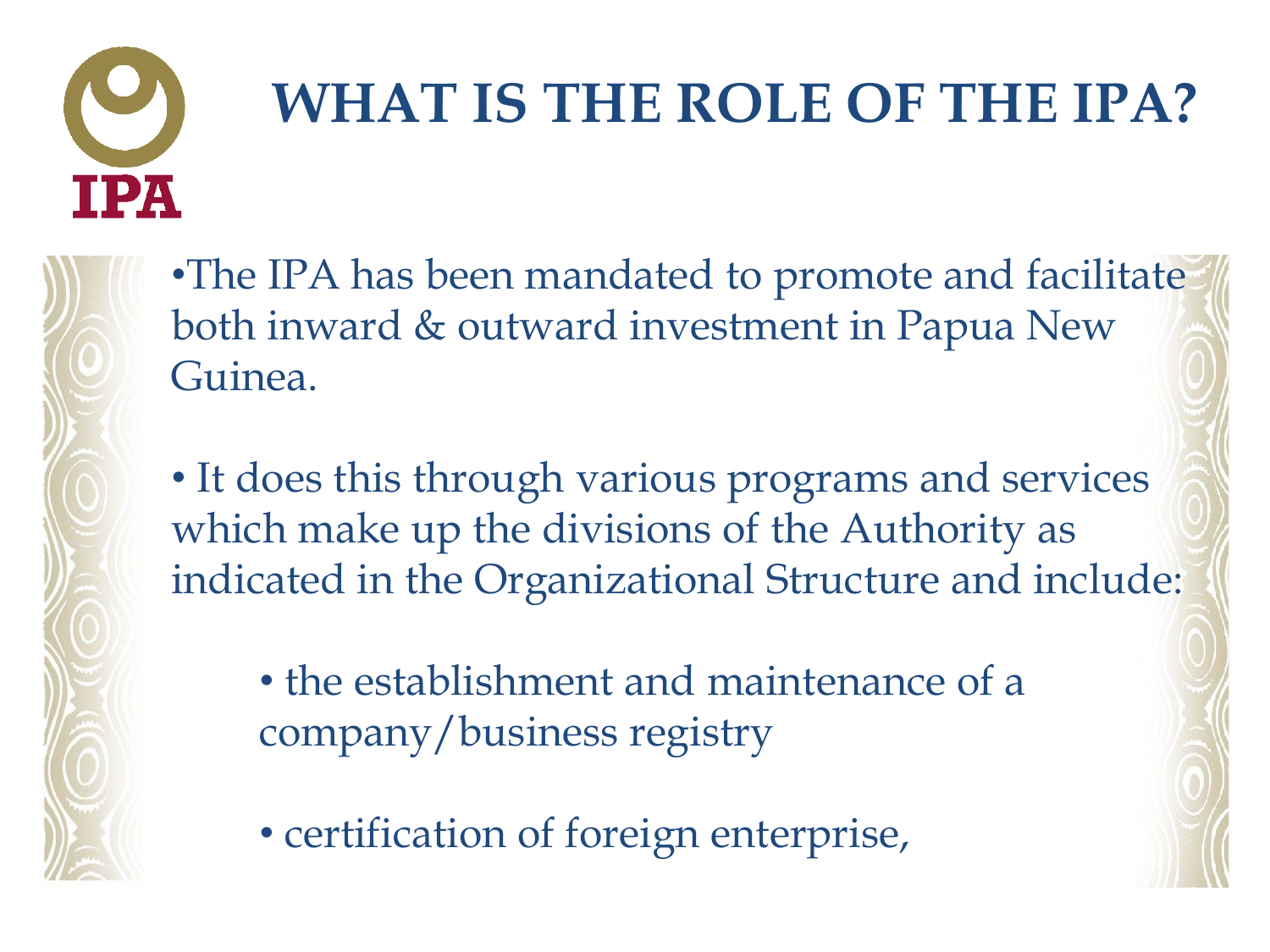

#### **WHAT IS THE ROLE OF THE IPA? cont….**

- promotion of investment opportunities in PNG,
- •identification of markets for PNG exports and
- dissemination of investor- related information about PNG.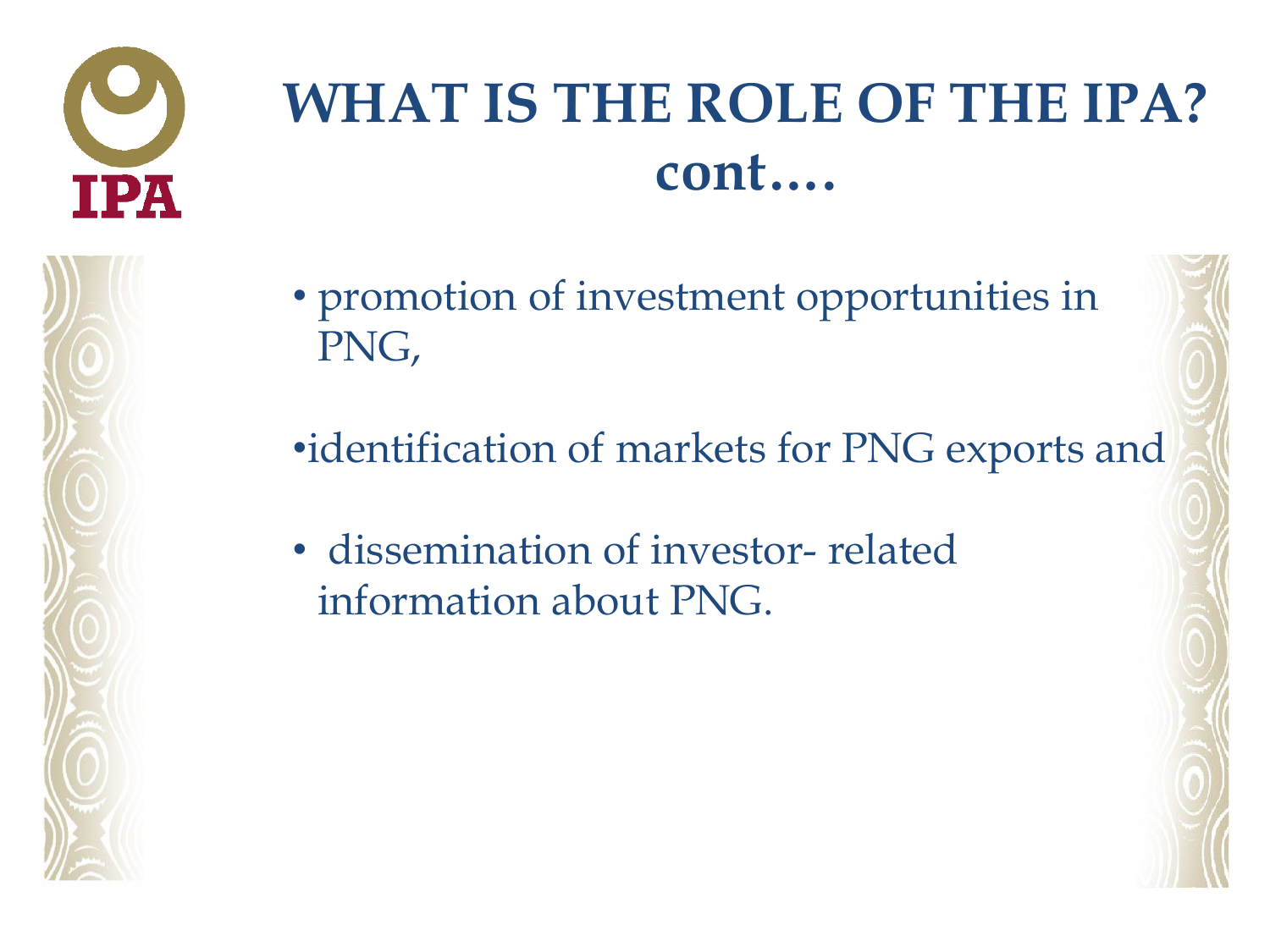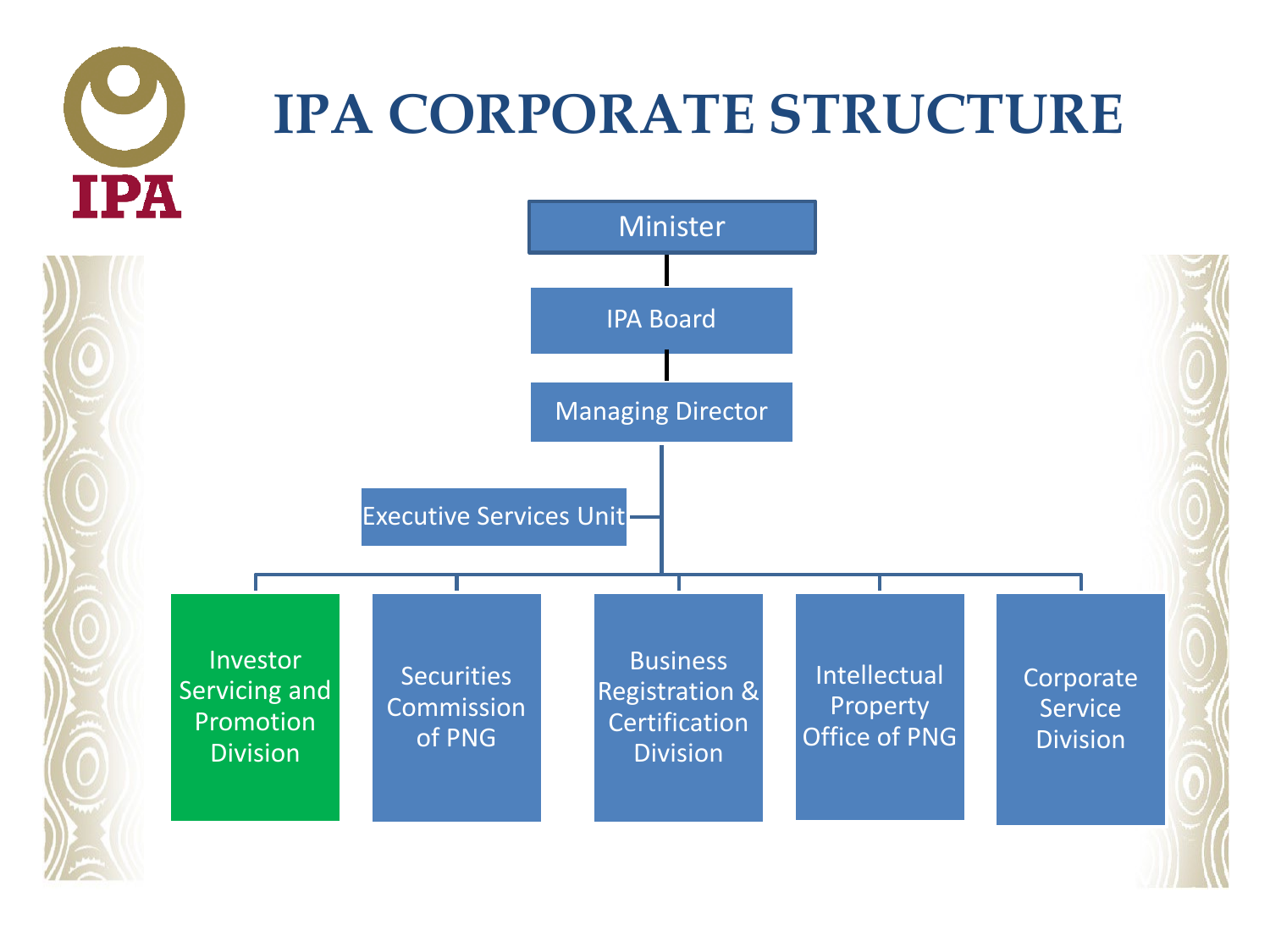

### **IPA BOARD COMPOSITION**

The IPA is governed by a Board comprising:

- Head of Commerce and Industry Department;
- Head of Finance and Planning Department
- Two nominees from PNG Chamber of Commerce and Industry
- One nominee from the Rural Industries Council;
- One nominee from the Chamber of Mines and Petroleum;
- One nominee from the Small Business Community;
- Two Ministerial Nominees
- The Managing Director who is the ex-officio.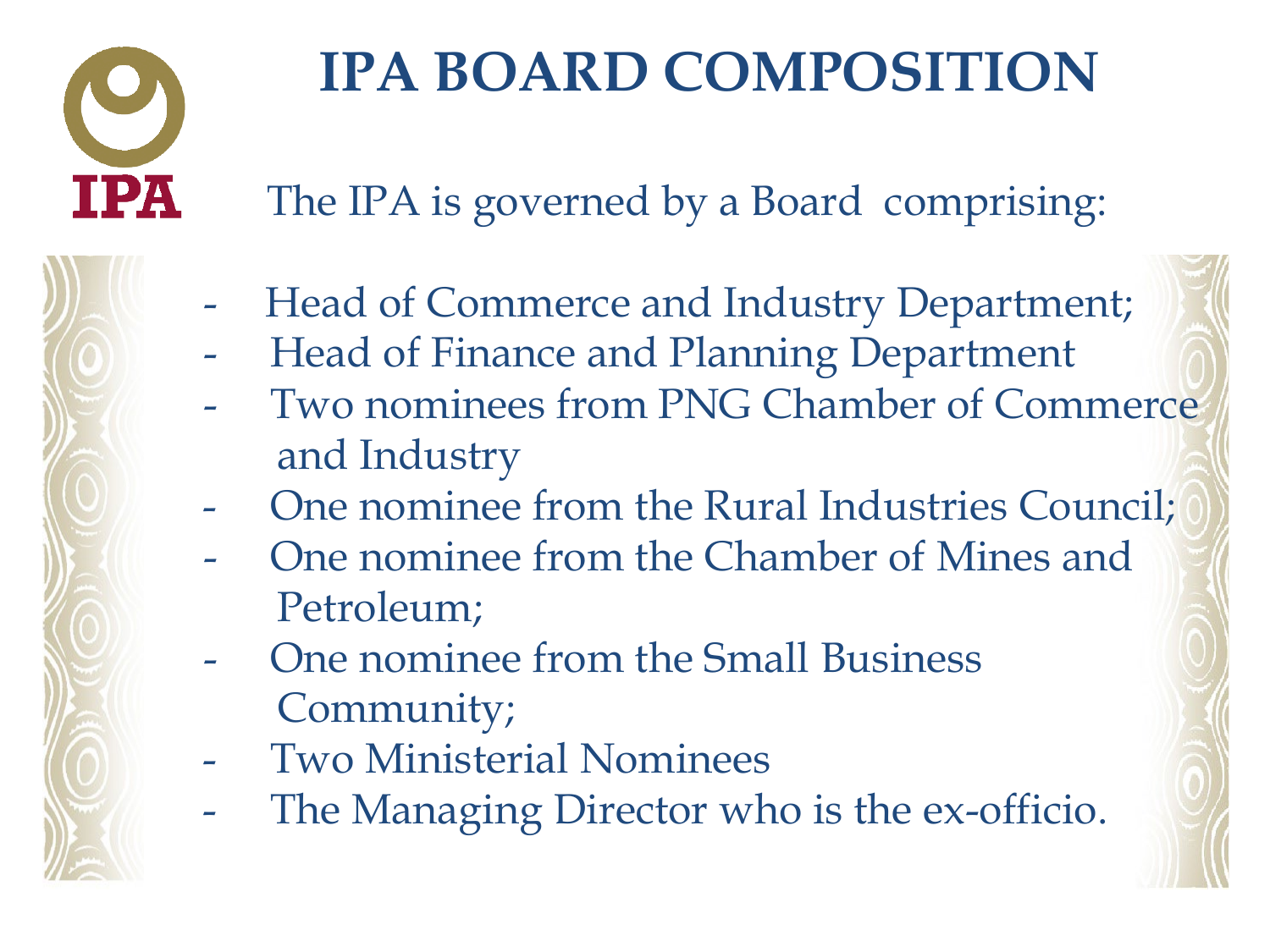

#### **Investor Servicing and Promotion Division**

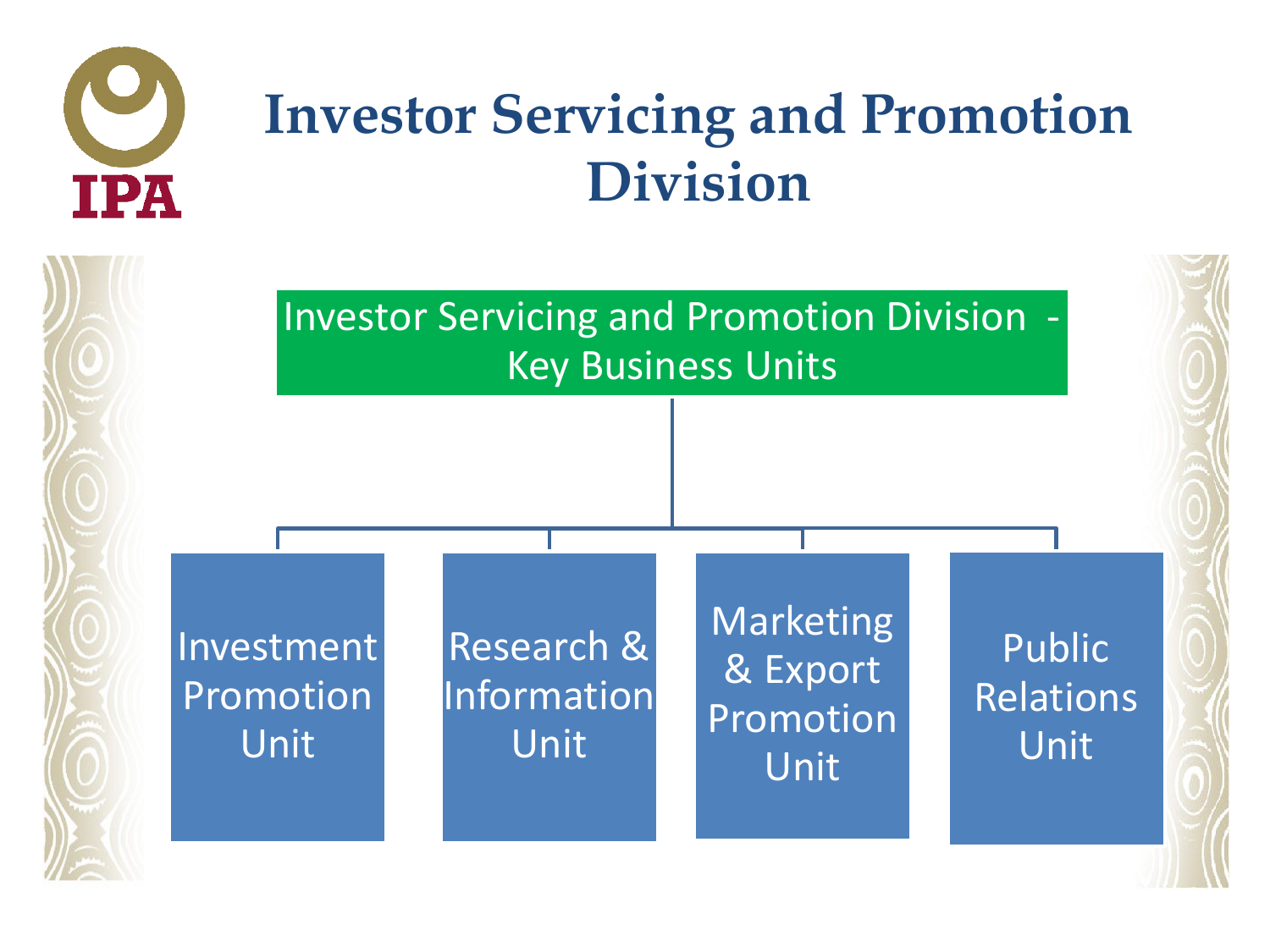IPA

#### **Investor Servicing & Promotion Division**

The Division is the face of the Investment Promotion Authority. It is charged with the responsibility of investment promotion, facilitation and Aftercare. The division also has responsibility over the export promotions, research and information functions of the Authority to;

1. Inform the business community about investment opportunities in Papua New Guinea, and the export markets available overseas for PNG exports.

2. To facilitate business introductions through the growing database of domestic and overseas investors.

3. Promote aftercare service and advise to foreign companies and businesses.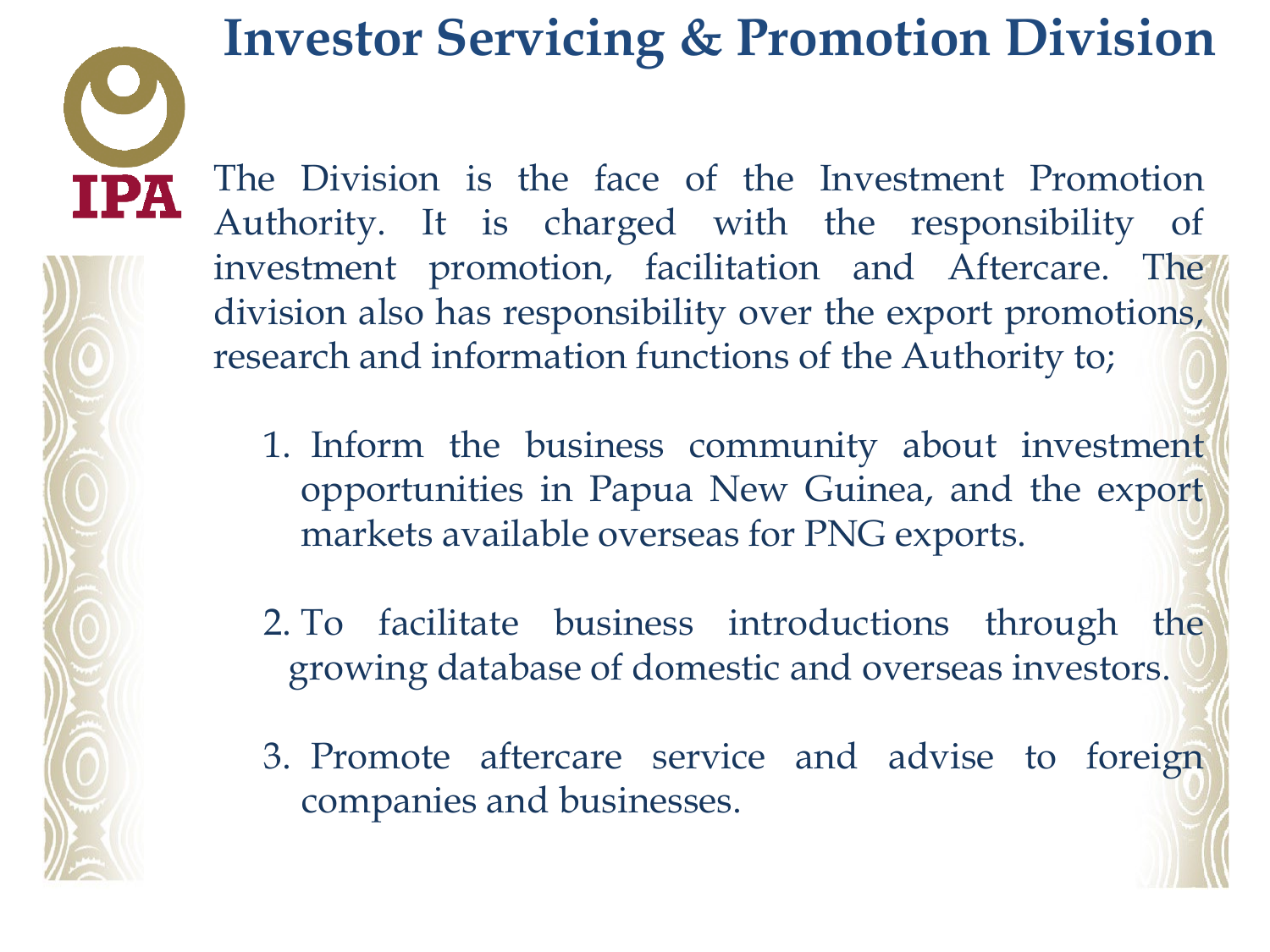# IIPA

## **Networking with PTI (+PIC) offices**

The IPA through the Investor Servicing and Promotion Division has a good working relationship with all the Pacific Trade Invest (PTI) offices around the world including PIC, we have been facilitating the offices through;

- **1.** inbound trade and investment missions
- 2. outbound trade investment missions
- 3. Export promotion to attend specific expositions and 4.B2B and B2C trade facilitations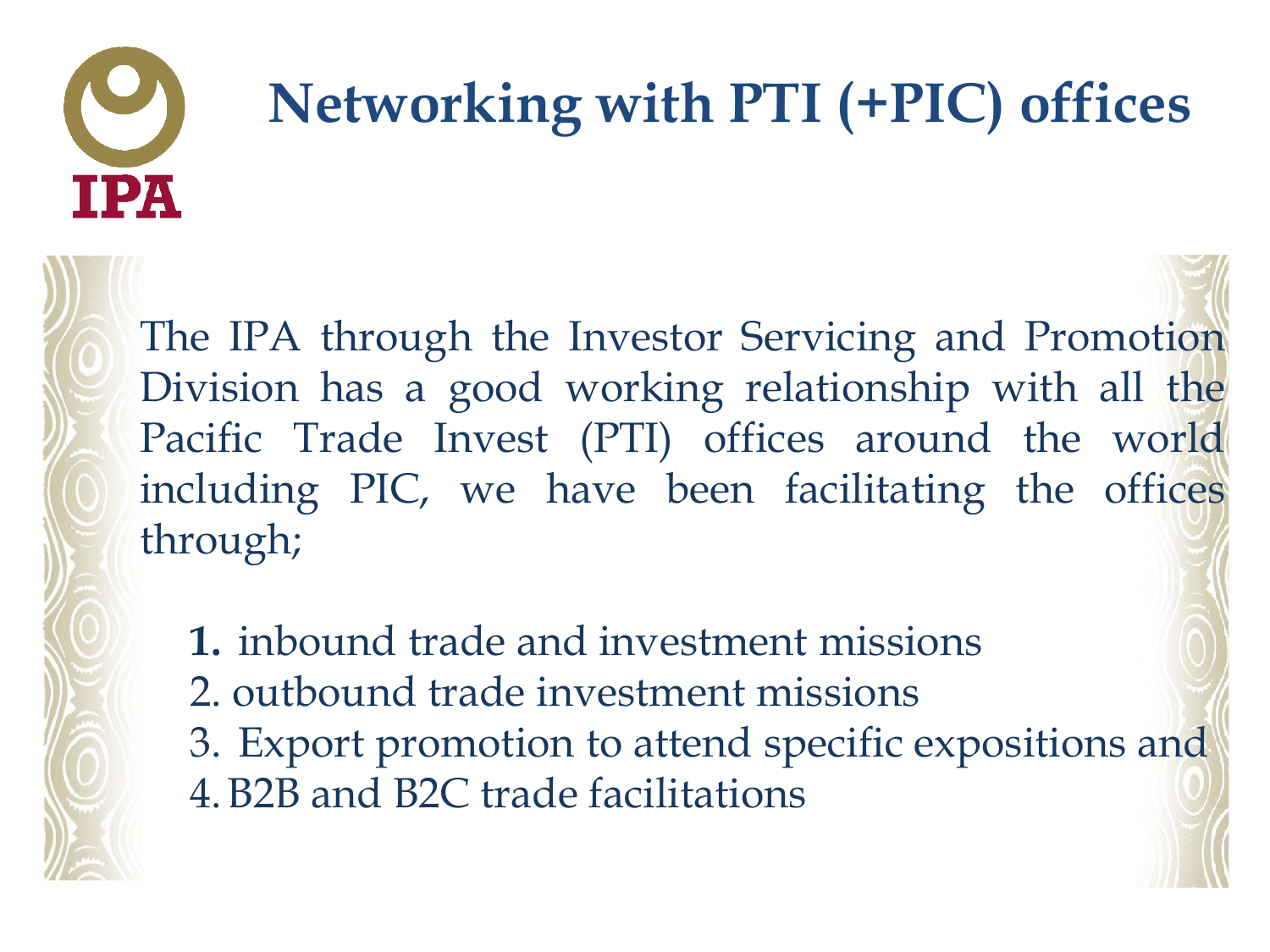## **Investment Trends by Value, Sector and Province**

Between 2009-2019:

- 59 Japanese FDI approved applications
- Japanese total proposed investment value (in Kina) in 2009 was about K1.2 billion whereas in 2018 the total proposed investment value was K286,754.00
- Japanese investment are mostly in the Mining & Petroleum, Construction, Architectural and Engineering, Business Management and Consultancy sectors.
- Few investments in Energy, Fisheries, Manufacturing and Real Estate sectors.
- Most Japanese investments are located in National Capital District and Morobe Province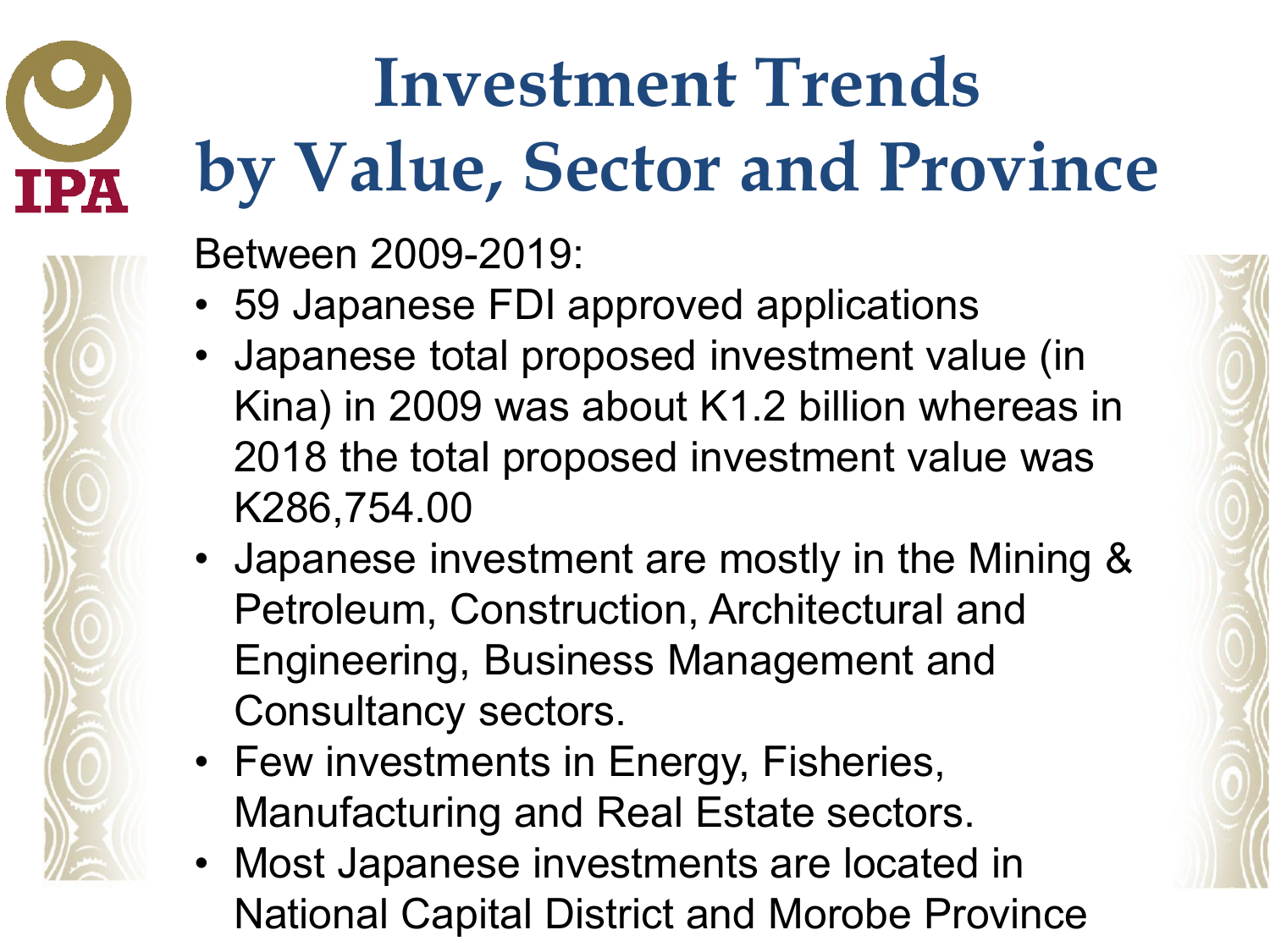## **Investment Profile by Provinces**

**Catalytic Projects Per Province** 

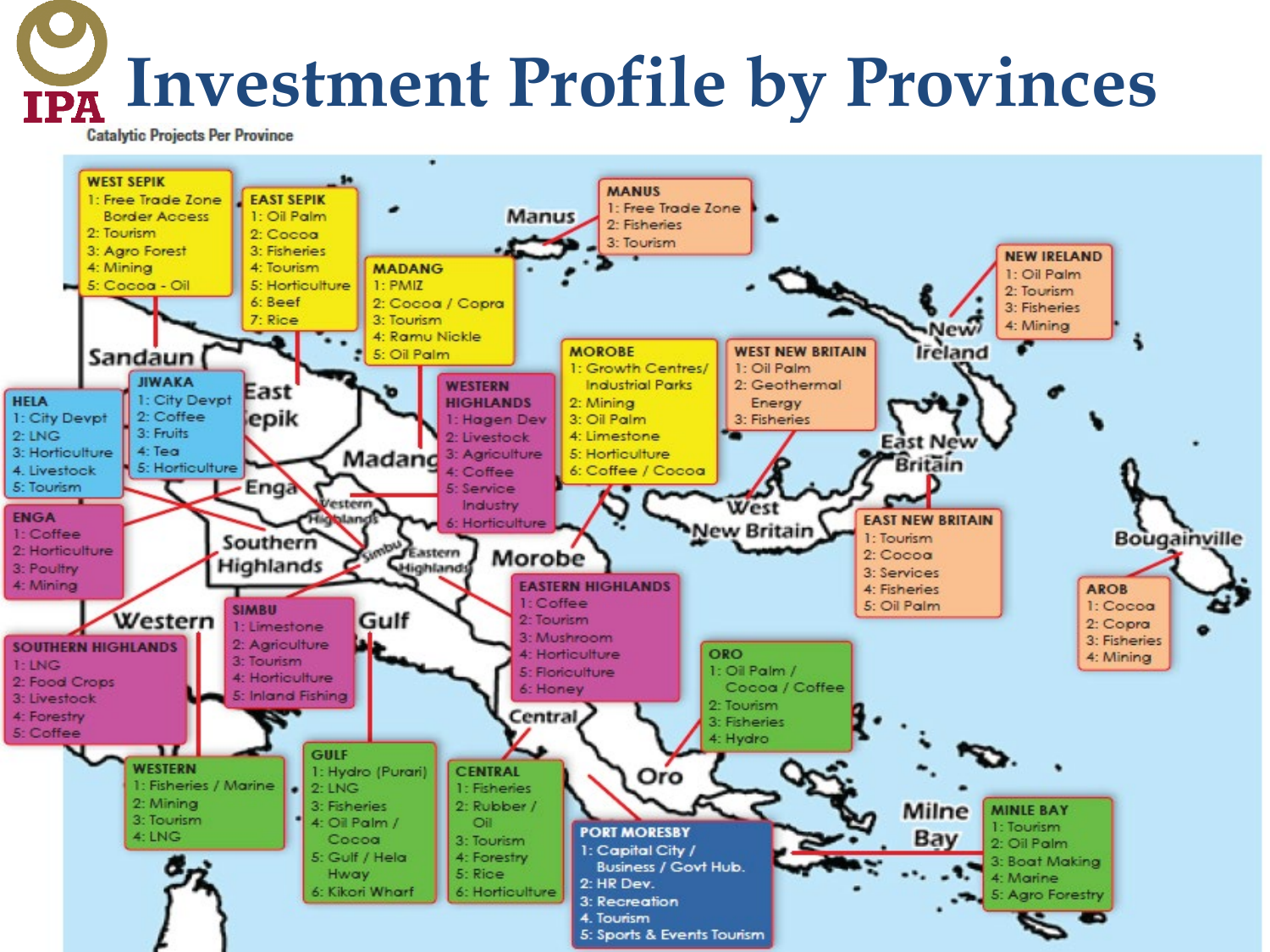

#### **Conclusion**

- IPA is the first point of contact for business and investment in PNG.
- Investment opportunities are in abundance in all sectors of the PNG economy.
- •IPA prepared to continue work with PIC to promote trade for PNG Products e.g. FOODEX Japan and other related events including Investment missions both in Japan and PNG going forward.
- We would also like to forge our working relationship with UNIDO going forward into the future.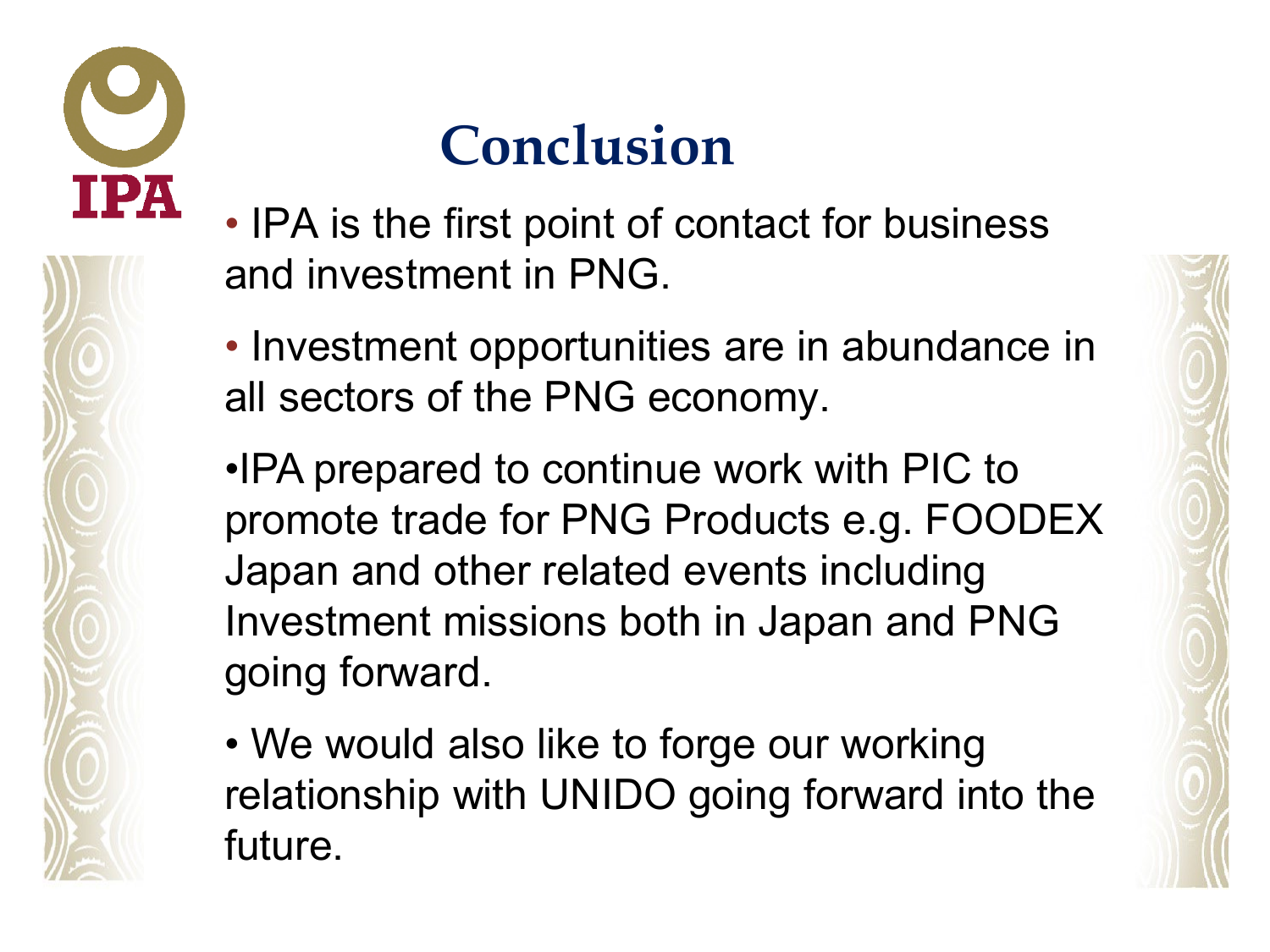

#### **CONTACTS**

Our Key Contacts for Investor services and Promotion Division are as follows;

*Mr. Daroa Peter – Director*  Email: [daroap@ipa.gov.pg](mailto:daroap@ipa.gov.pg)

• Investment Promotion Unit: *Mr. Kamis Yalakun – Manager* [kyalakun@ipa.gov.pg](mailto:kyalakun@ipa.gov.pg)

• Marketing and Export Promotion Unit *Ms. Daure Kiromat – Manager*  Email: [dkiromat@ipa.gov.pg](mailto:dkiromat@ipa.gov.pg)

• Research and Information Unit *Mr. Michael George*  Email: [mgeorge@ipa.gov.pg](mailto:mgeorge@ipa.gov.pg)